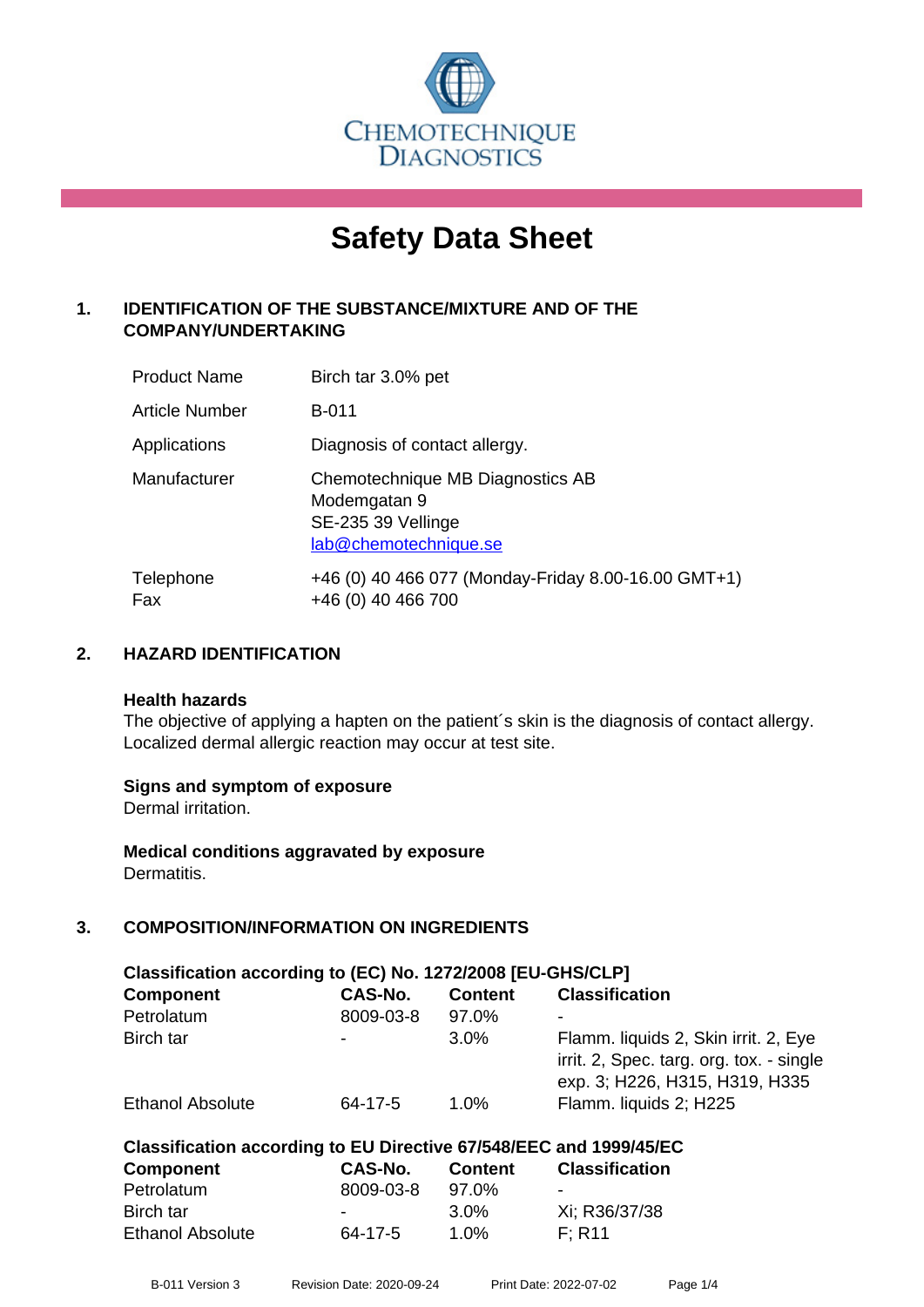# **4. FIRST AID MEASURES**

**Emergency and first aid procedures** Obtain medical attention.

#### **5. FIRE-FIGHTING MEASURES\***

#### **Suitable extinguish media**

CO2, powder or water spray. Fight larger fires with water spray or alcohol resistant foam.

**For safety reasons unsuitable extinguishing agents** Water with full jet.

**Special protective equipment for fire-fighters** Wear self-contained respiratory protective device. Wear fully protective suit.

\*Data is shown for petrolatum only

#### **6. ACCIDENTAL RELEASES MEASURES**

**Steps to be taken if material is released or spilled** Contain and place in a closed container.

#### **7. HANDLING AND STORAGE**

**Precautions to be taken in handling and storage** Store dark at 5-8°C. Avoid extended exposure to light. FOR EXTERNAL USE ONLY.

# **8. EXPOSURE CONTROLS/PERSONAL PROTECTION**

**Respiratory protection** Not required.

**Ventilation** Local exhaust.

**Protective gloves** Disposal gloves.

**Eye protection** Not required with normal use.

**Work/Hygienic practices** Wash hands after each use.

# **9. PHYSICAL AND CHEMICAL PROPERTIES**

Odour **Fragrance** 

Appearance Brown Semi-solid

Melting point\* 50-55° C

B-011 Version 3 Revision Date: 2020-09-24 Print Date: 2022-07-02 Page 2/4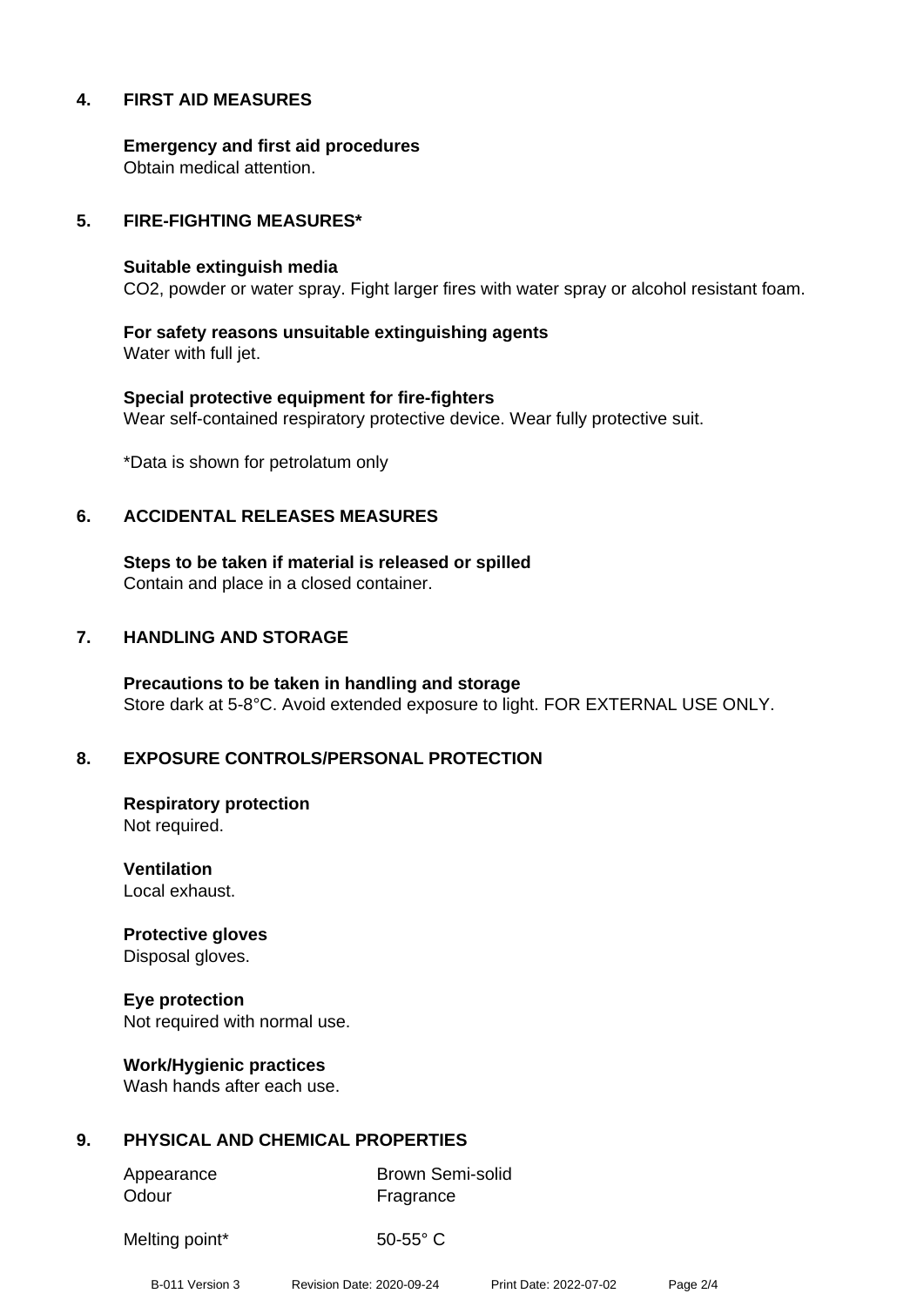Boiling point\* No data available Flash point\* >100°C Self ignition\* Product does not self ignite. Danger of explosion\* Product does not present an explosion hazard. Density\* No data available. Solubility in/Miscibility with Water\* Insoluble

\*Data is shown for petrolatum only

# **10. STABILITY AND REACTIVITY**

#### **Incompability**

May react with strong oxidizing agents.

# **Stability**

Stable at recommended storage conditions.

#### **Hazardous byproducts**

Combustion may generate CO, CO2 and other oxides.

# **Hazardous polymerization**

Will not occur.

# **11. TOXICOLOGICAL INFORMATION**

No data available.

# **12. ECOLOGICAL INFORMATION**

No data available.

# **13. DISPOSAL CONSIDERATIONS**

# **Waste disposal method**

Comply with federal, state/provincial and local regulation.

# **14. TRANSPORT INFORMATION**

Not dangerous goods.

# **15. REGULATORY INFORMATION**

The classification is according to the latest editions of the EU lists, and extended by company and literature data.

# **16. OTHER INFORMATION**

# **Text of H-statements and R-phrases mentioned in Section 3**

| Flamm. liquids 2 | Flammable liquids (Category 2) |
|------------------|--------------------------------|
| Skin irrit. 2    | Skin irritation (Category 2)   |
|                  |                                |